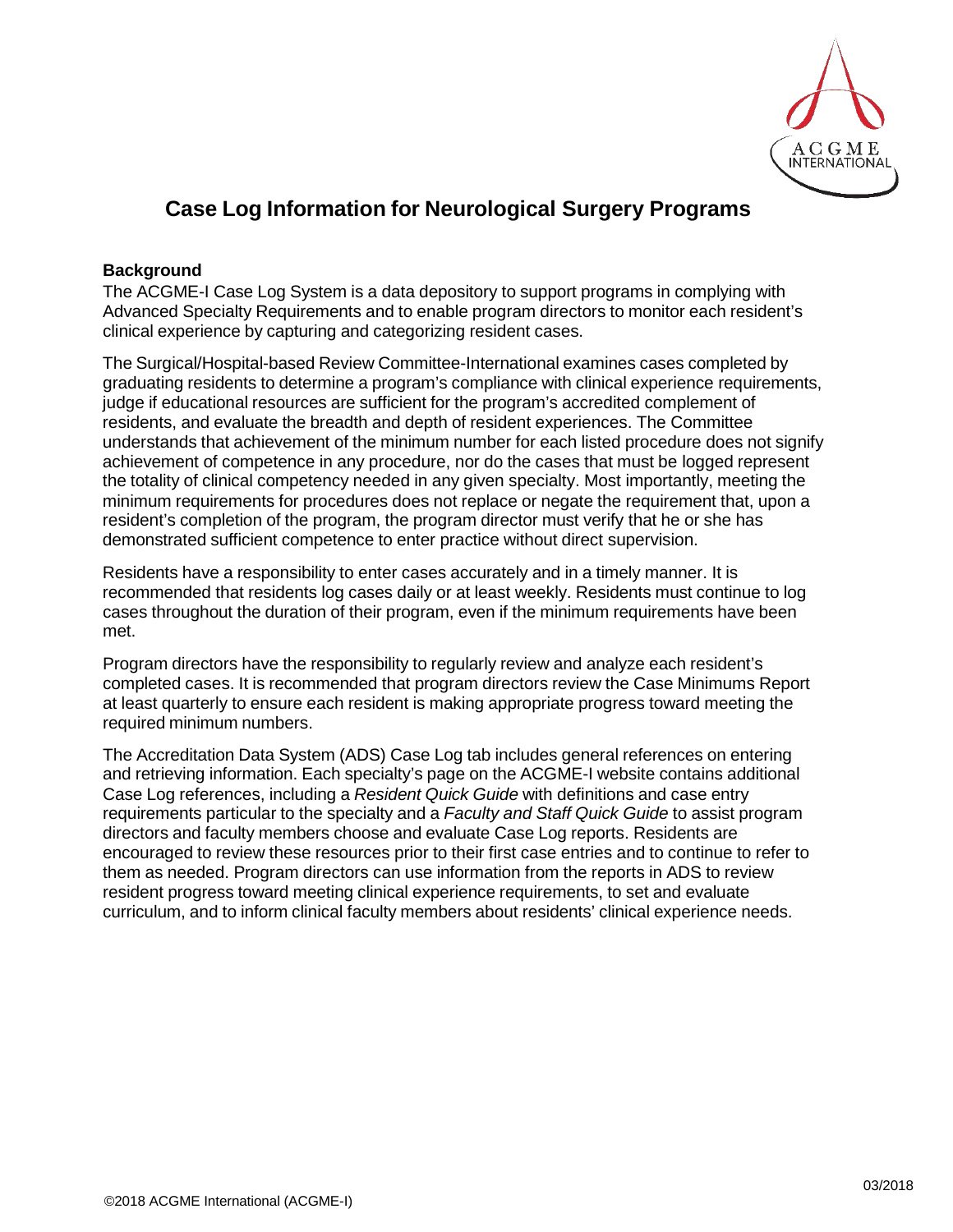## **FREQUENTLY ASKED QUESTIONS**

## **1. Why are minimum numbers used?**

The Surgical/Hospital-based Review Committee-International determined that minimum numbers for key procedures would provide information on clinical resources without detracting from the latitude that the program director must have to manage the clinical curriculum.

#### **2. How were case and procedure categories and minimum numbers identified?**

The ACGME-I uses the same case and procedure categories and minimum numbers that are used for residency training in the United States. In the US, some specialties determined minimum case numbers after the specialty Review Committee analyzed national data for graduating residents. Some specialties worked with their respective boards to determine case and procedural categories and minimum numbers.

The Review Committee-International felt that adhering to the same numbers as in the US provided a baseline to begin monitoring ACGME-I-accredited programs. Minimum numbers have been in place in the US for a number of years. In addition to the information obtained from block diagrams and ACGME-I Resident and Faculty Survey results, Case Logs for graduating residents are recognized as one important data point for judging resident clinical experience. The Review Committee-International will continue to monitor Case Log reports for graduating residents to determine if the use of US minimum numbers will need modification for the international community.

### **3. How do residents enter cases?**

The ACGME-I Case Log System uses descriptors to identify and log cases. The Review Committee-International will evaluate graduate resident cases based on descriptions of the procedures including the type of procedure and the area where the procedure was performed.

## **4. If the institution uses an electronic system to track cases, duty hours, resident evaluations, etc., can the Case Log data from this system be uploaded into ADS?** No. At present there is no mechanism to electronically transfer cases from another system into ADS. The program director has ultimate responsibility to ensure that all data reported in ADS is accurate and complete, and should encourage residents to enter their case data daily in the Case Log System in ADS.

Note that if your institution's electronic system has the capability, it may be possible to download ADS case log data into your system. Please contact technical support at [ads@acgme.org](mailto:ads@acgme.org) to obtain technical assistance for this function.

## **5. Will residents have access to their Case Logs after graduation?**

Yes. Residents can access their Case Log reports after completion of the program to use for hospital credentialing, apply for fellowship training, etc. Residents are not able to add cases after completing the program.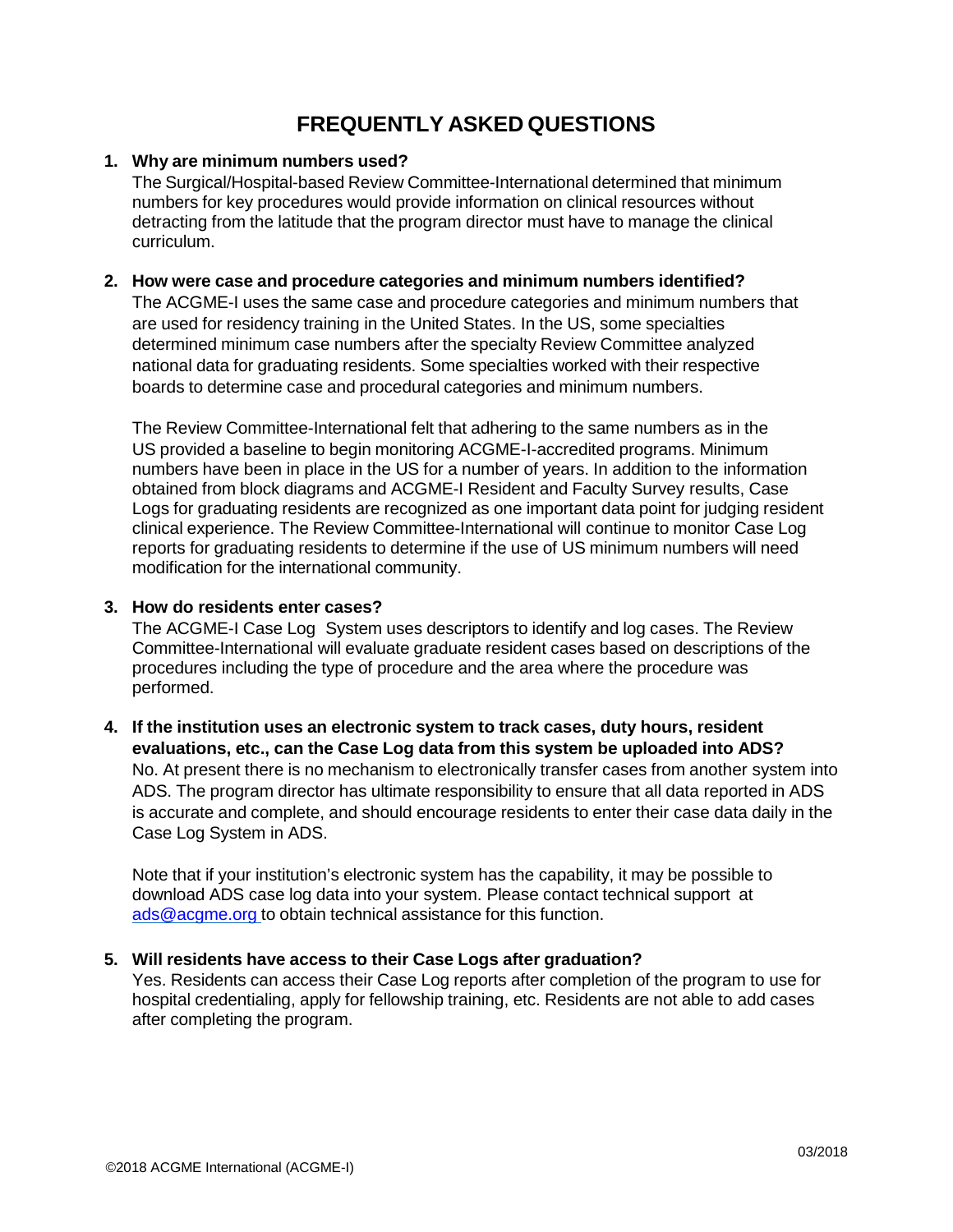#### **6. How can a resident use information from their Case Logs?**

During the residency, Case Logs are useful to help residents determine the breadth and depth of their procedural experience. Case Logs can be used to inform revision of rotations to allow for more experience in a procedure or prevent too much experience with one type of patient or procedure at the expense of broader educational goals. After residency, Case Logs provide a record of experiences when applying for fellowship training or for hospital credentialing.

#### **7. How can a program director use information from resident Case Logs?**

Program directors can apply filters for several of the reports available on the Case Log tab in ADS to determine how individual rotations, participating sites, or supervising faculty members are contributing to the residents' experiences. Program directors can also review when and how residents are recording their cases. For example, if a program requires residents to enter cases each week, the Resident Activity Report can be run weekly, and it can be quickly determined if a resident has not logged any cases.

#### **8. How does the Review Committee use Case Log data?**

The Review Committee-International will review minimum case reports for those residents that have graduated from the program to determine how many residents met required minimums and which procedures were deficient. The Committee will also review the data to determine if residents are completing large numbers of certain procedures while not meeting minimums in all procedures. These analyses will allow the Committee to determine the breadth and depth of experiences provided by a program and to judge the residents' service obligations. Citations will result if minimums are not consistently met, if the Committee judges that residents are performing certain procedures as excessive service over education, and if resident reporting is inconsistent or lacking.

#### **9. What are the minimum case numbers for neurological surgery?**

The following table summarizes minimum requirements for graduating residents in neurological surgery.

| <b>Operative procedures</b>                              | <b>Minimum number</b> |
|----------------------------------------------------------|-----------------------|
| <b>Adult Cranial</b>                                     |                       |
| Craniotomy for brain tumor                               | 60                    |
| Craniotomy for trauma                                    | 40                    |
| <b>Total vascular lesion</b>                             | 50                    |
| Craniotomy for intracranial vascular lesion              | Must be reported      |
| Endovascular therapy for tumor or vascular lesion        | Must be reported      |
| Craniotomy for pain                                      | 5                     |
| Transsphenoidal sellar/parasellar tumors (endoscopic and | 15                    |
| microsurgical)                                           |                       |
| Extracranial vascular procedures                         | 5                     |
| Radiosurgery                                             | 10                    |
| <b>Functional procedures</b>                             | 10                    |
| VP shunt                                                 | 10                    |
| <b>Total adult cranial</b>                               | 205                   |